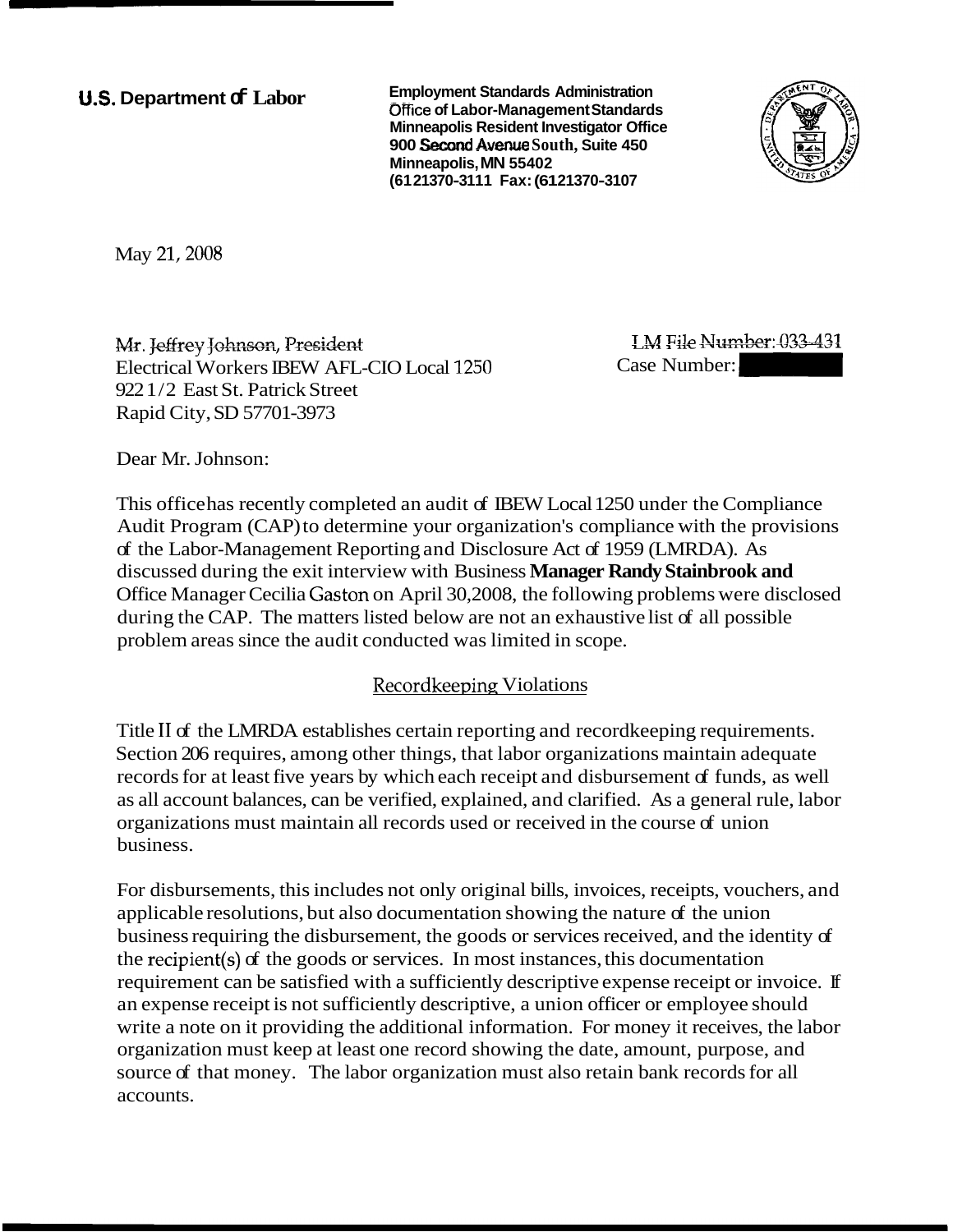**Mr.** Jeffrey Lohnson May 21,2008 Page  $2df$  7

The audit of Local 1250's 2007 records revealed the following record keeping violations:

### 1. General Reimbursed and Credit Card Expenses

Local 1250 did not retain adequate documentation for reimbursed expenses and credit card expenses incurred by Business Manager Randy Stainbrook and Office Manager Cecilia Gaston totaling at least \$4,364.90. For example, Local 1250 had no receipt or other supporting documentation for a hotel expense incurred by Mr. Stainbrook at Hyatt Hotels in Atlanta, Georgia on October 18,2007 for \$857.90.

As previously noted above, labor organizations must retain original receipts, bills, and vouchers for all disbursements. The president and treasurer (or corresponding principal officers) of your union, who are required to sign your union's LM report, are responsible for properly maintaining union records.

2. Disposition of Property

Local 1250 did not maintain an inventory of hats, t-shirts, and other property it purchased, sold, or gave away. A review of Local 1250's disbursement records showed that the union spent at least \$4,538 on t-shirts during the audit period. Office Manager Cecilia Gaston confirmed that the union did have t-shirts on hand at the end of the audit period. The union must report the value of any union property on hand at the beginning and end of each year in Item 30 (Other Assets) of the LM-3. The union must retain an inventory or similar record of property on hand to verify, clarify, and explain the information that must be reported in Item 30.

#### 3. Lack of Salary Authorization

Local 1250 did not maintain records to verify that the salary payments to Ms. Gaston reported in Item 46 (Disbursements to Employees) were the authorized amount and therefore were correctly reported. Business Manager Randy Stainbrook explained that he sets Ms. Gaston's salary each year and that he informs the Executive Board of the annual changes to her salary. The audit revealed that Ms. Gaston's authorized salary was not recorded in meeting minutes or any other records. Local 1250 must keep a record, such as meeting minutes, to show the current salary authorized by the entity or individual with the authority to establish salaries.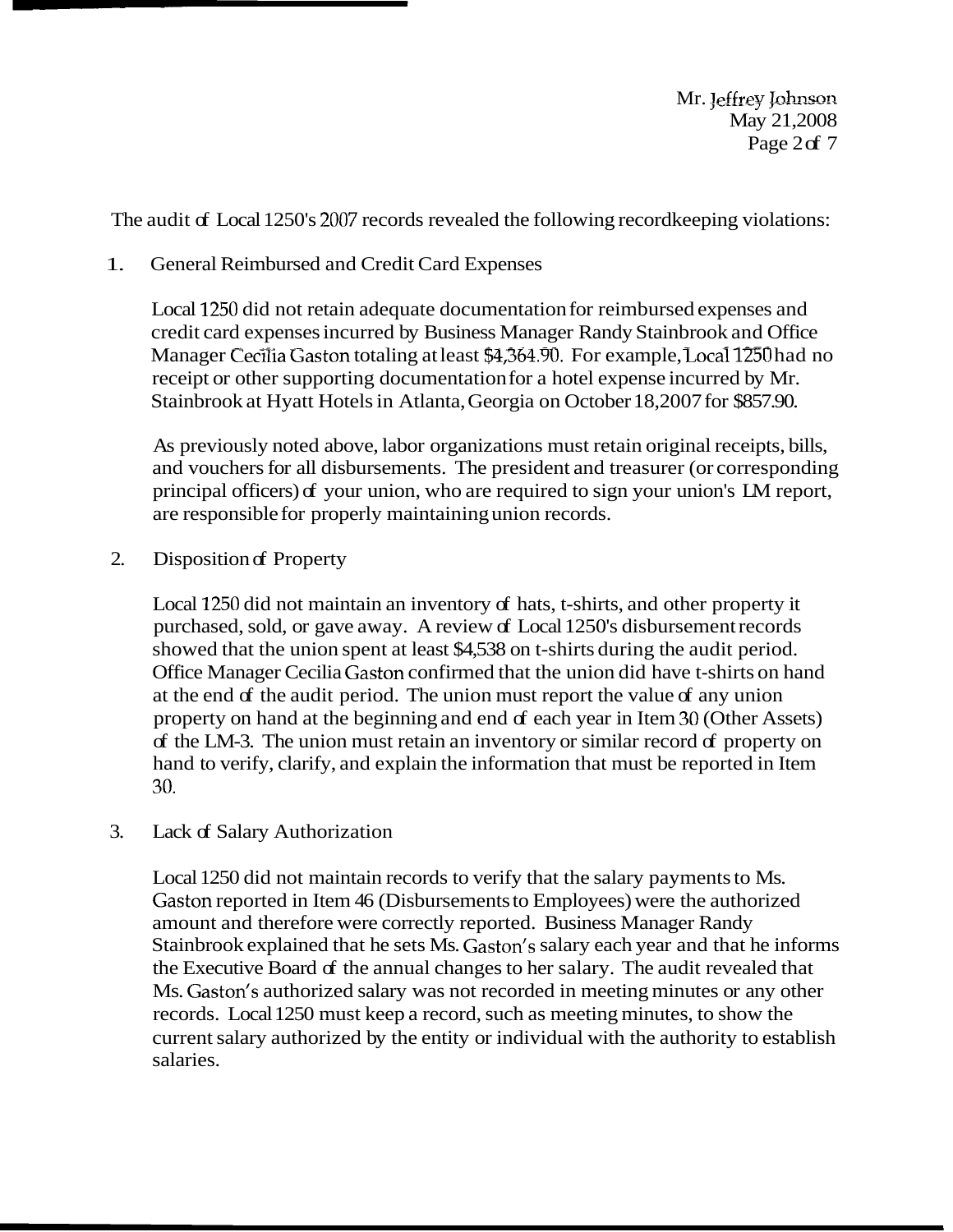Mr. Jeffrey Johnson May 21,2008 Page 3 of 7

Based on your assurance that Local 1250 will retain adequate documentation in the future, OLMS will take no further enforcement action at this time regarding the above violations.

# Reporting; Violations -

The audit disclosed a violation of LMRDA Section  $201(b)$ , which requires labor organizations to file annual financial reports accurately disclosing their financial condition and operations. The Labor Organization Annual Report (Form LM-3) filed by Local 1250 for fiscal year ending December 31,2007, was deficient in the following areas:

1. Item 11 - Trusts or Funds

Item 11 (Create or participate in the administration of a Trust or other fund or organization, as defined in the instructions, which provides benefits for members or their beneficiaries?) should have been answered "Yes," instead of "No."

During the audit, Business Manager Randy Stainbrook explained that he is a trustee for several trusts that provide benefits to members, including a Health and Welfare fund, a Pension/Annuity fund, and a Joint Apprenticeship Training fund.

The LM-3 instructions require that you answer Item 11 "Yes" if your labor organization created or participated in the administration of a "trust in which a labor organization is interested" which is defined in section 3(I) of the LMRDA as "a trust or other fund or organization (1) which was created or established by a labor organization, or one or more of the trustees or one or more members of the governing body of which is selected or appointed by a labor organization, and (2) a primary purpose of which is to provide benefits for the members of such labor organization or their beneficiaries."

The LM instructions require that if a union created or participated in a trust as defined in section 3(I) of the LMRDA that Item 11 be answered "yes" and the name, address, and purpose of each trust be reported in Item 56 (Additional Information).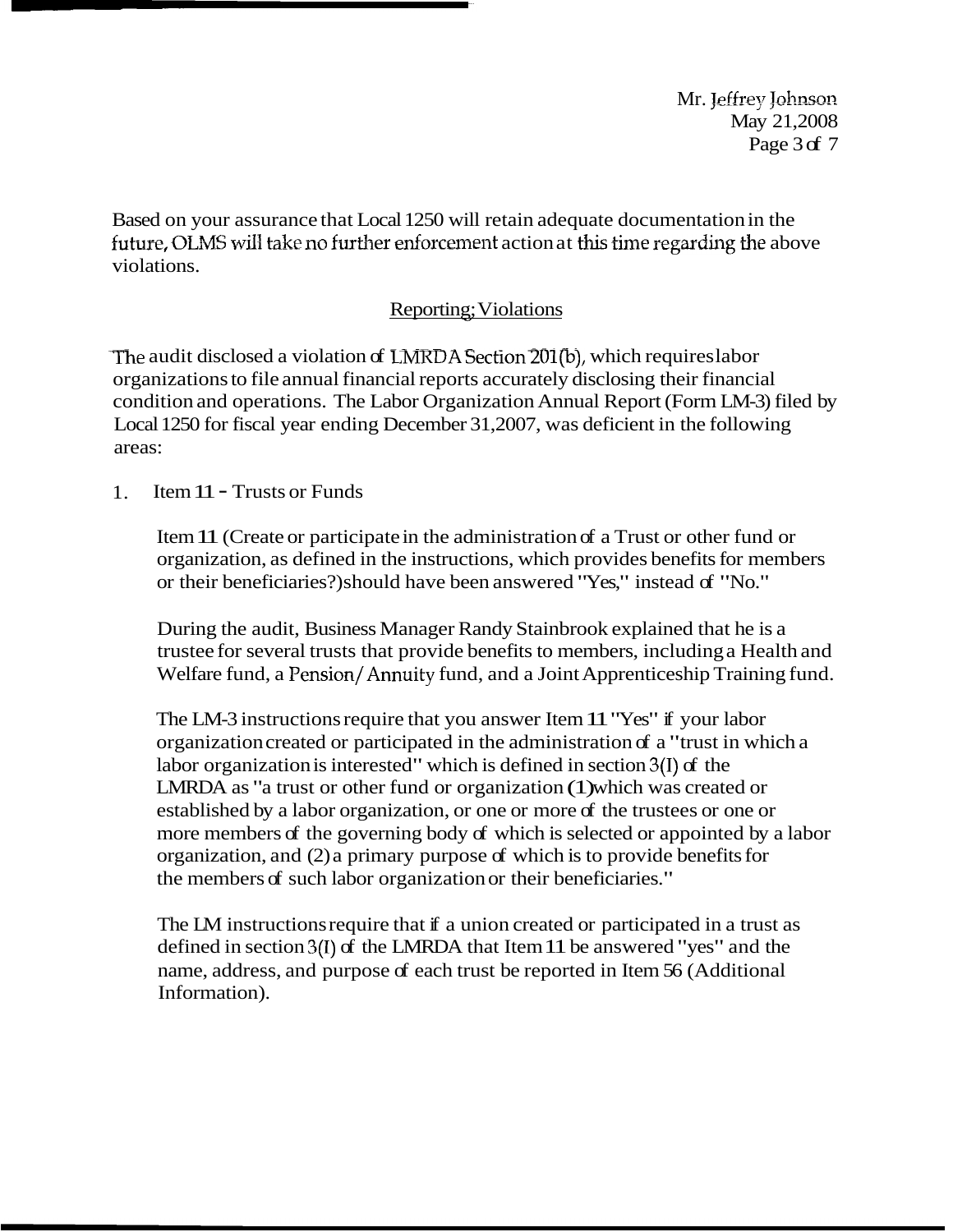Mr. Jeffrey Johnson May 21,2008 Page 4 of 7

#### 2. Item 12 - Political Action Committee Funds

Item 12 (Have a political action committee (PAC) fund?) should have been answered "Yes" instead of "No" because the audit revealed that Local 1250 had a PAC fund during 2007. Business Manager Randy Stainbrook informed me that the local files required reports with the state of South Dakota for its PAC fund but that the funds are commingled with Local  $1250$ 's general fund.

The LM-3 instructions require that Local 1250 provide the name of any government agencies that the PAC fund files reports with and the PAC fund file number.

**3.** Item 13 - Acquire/Dispose of Assets

Item 13 (During the reporting period did your organization acquire or dispose of any **assets** in any manner other than by purchase or sale?) should have been answered, "Yes," because the union gave away various items during the year. The type and value of any property received or given away must be reported in Item 56 (Additional information) of the LM report along with the identity of the recipient(s) or donor(s) of such property. The union does not have to itemize every recipient of such giveaways by name. The union can describe the recipients by broad categories if appropriate such as "members" or "new retirees." In addition, the union must report the cost, book value, and trade-in allowance for assets that it traded in.

4. Item 17 - Employee paid more than \$10,000

Item 17 was incorrectly answered "No," and should have been answered "Yes," because Office Manager Cecilia Gaston received more than \$10,000 in salary payments. The instructions for Item 17 require that this item bee answered "yes" if any employee of your organization received more than \$10,0000 in gross salaries, allowances, and other direct and indirect disbursements during the reporting period. As noted in the LM-3 instructions for Item 17, the name and position of any employee who received \$10,000 or more from your organization and any affiliate must be noted in Item 56 (Additional Information).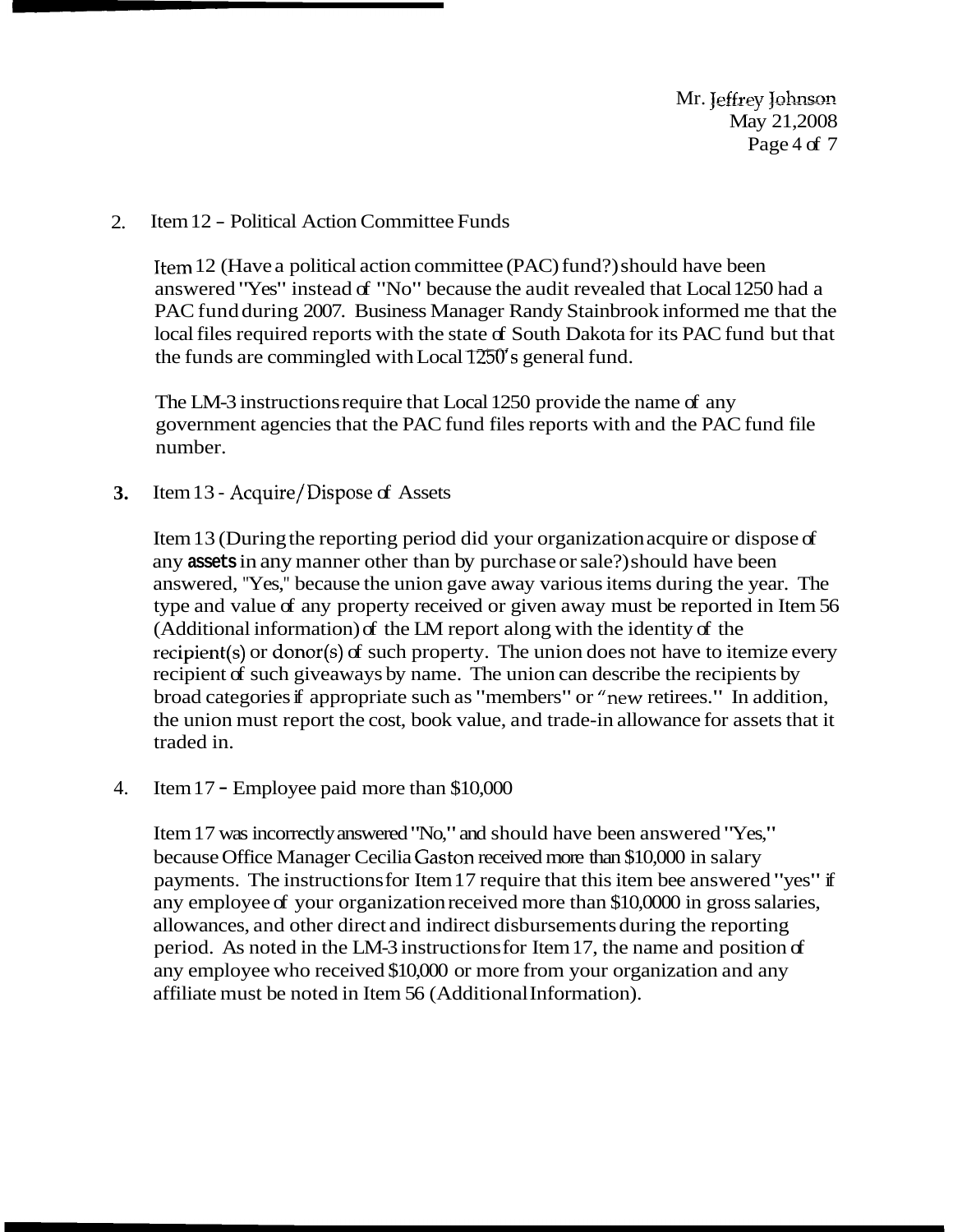Mr. Jeffrey Johnson May 21,2008 Page 5 of 7

5. Item 20 - Fidelity Bond

The amount reported in Item 20 (Fidelity Bond) is incorrect. Local 1250 reported in Item 20 that officers and employees were bonded for \$7,500. However, the audit revealed that during 2007, Local 1250's officers and employees were actually bonded for \$75,000.

*6.* Item 27 (U.S. Treasury Securities) and Item 52 (Purchase of Investments and Fixed Assets)

A review of union records showed that the union opened a \$30,000 investment account with RBC Dain Rauscher in February 2007. Local 1250's funds were invested into bonds and other U.S. Treasury Securities. Local 1250 must report the purchase of this investment in Item 52 (Purchase of Investments and Fixed Assets). In addition, if the value reported in Item 27 is different from the original cost, the LM instructions require that the original cost must be reported in Item 56.

7. Item 29 - Fixed Assets

Office Manager Cecilia Gaston informed OLMLS that the amount reported in Item  $29$  (\$62,208) is the value of the union's building. Local 1250 did not include in the amount reported in Item 29 the value of the union vehicle or other fixed assets, such as computers, furniture, and other office equipment. The LM-3 instructions for Item 29 require that you report the book value of all fixed assets, such as land, buildings, automobiles, and office furniture and equipment at the start and end of the reporting period. In addition, the union must retain records to clarify how the amount reported in Item 29 was calculated.

8. Item 30 - Other Assets

Local 1250 appears to have erroneously included the union vehicle in Item 30 of the union's 2007 LM report. The vehicle must be included in Item 29 as noted above. A review of Local 1250's receipt and disbursement records also revealed that Local 1250 sells t-shirts, hats, and various other items to members and appears to have had a supply of those items on hand at both the beginning and end of the year. The LM-3 instructions for Item 30 require that you report the book value of those assets at the start and end of the reporting period.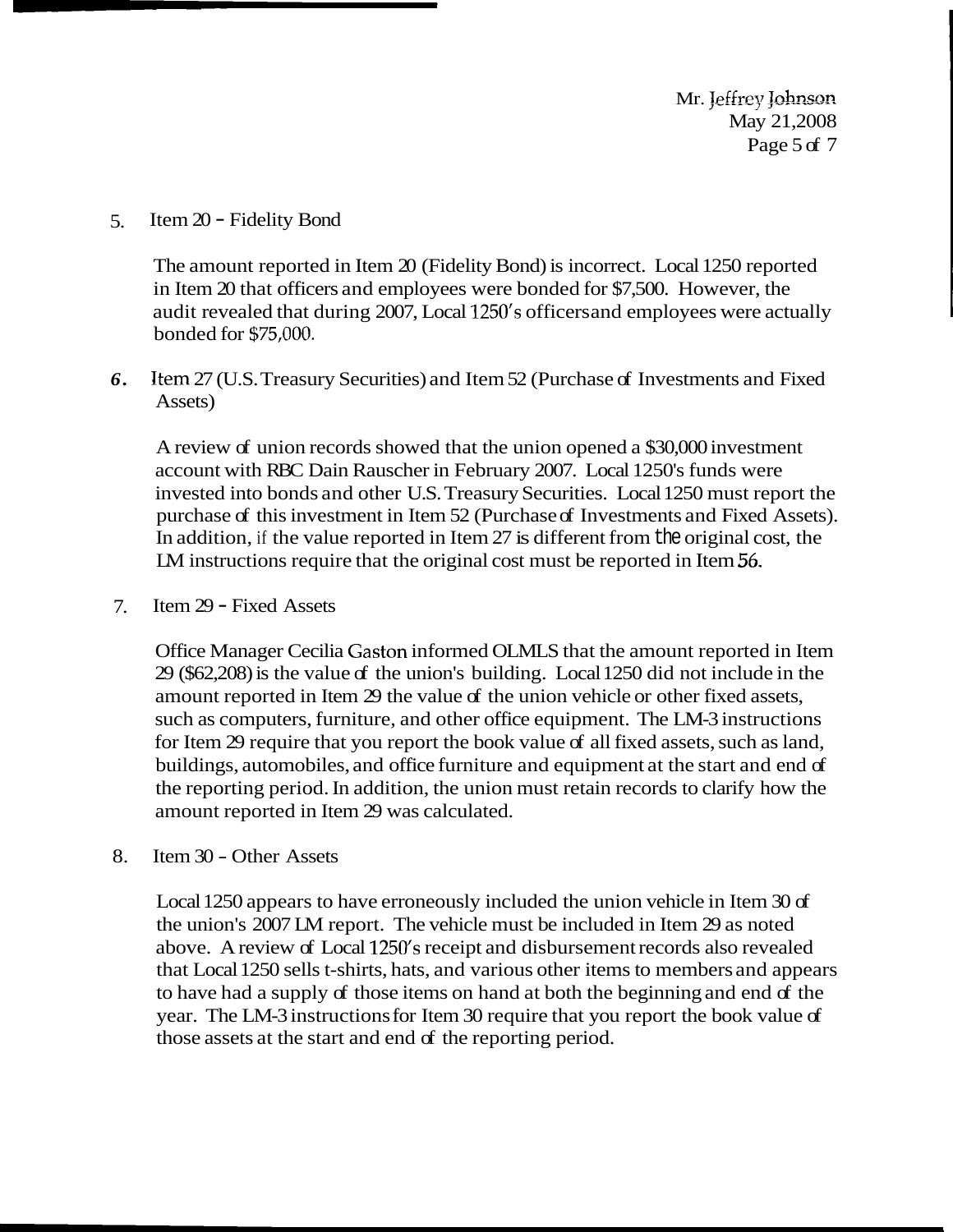Mr. Jeffrey Johnson May 21,2008 Page 6 of 7

#### 9. Item 24 - All Officers and Disbursements to Officers

Local 1250 did not include reimbursements to officers totaling at least \$2,486.17 in the amounts reported Item 24 (All Officers and Disbursements to Officers). It appears the union erroneously reported these payments in either Item 48 (Office and Administrative Expense) or Item 54 (Other Disbursements).

The union must report most direct disbursements to Local 1250 officers and some indirect disbursements made on behalf of its officers in Item 24. A "direct disbursement" to an officer is a payment made to an officer in the form of cash, property, goods, services, or other things of value. See the instructions for Item 24 for a discussion of certain direct disbursements to officers that do not have to be reported in Item 24. An "indirect disbursement" to an officer is a payment to another party (including a credit card company) for cash, property, goods, services, or other things of value received by or on behalf of an officer. However, indirect disbursements for temporary lodging (such as a union check issued to a hotel) or for transportation by a public carrier (such as an airline) for an officer traveling on union business should be reported in Item 48 (Office and Administrative Expense).

In addition, the LM-3 instructions for Item 24 require that the local report in Column E of Item 24 (Allowances and Other Disbursements) the total maintenance and operating costs of any automobile it owned or leased and assigned to an officer, whether the use was for official business or for the personal benefit of the officer. Expenses for the operation and maintenance of union automobiles totaled at least \$1,700 for the audit period.

Local 1250 must file an amended Form LM-3 for fiscal year ending December 31,2007, to correct the deficient items discussed above. I have enclosed a blank LM-3 form and instructions. In addition, reporting forms and instructions are available on the OLMS website (www.olms.dol.gov). The amended Form LM-3 should be submitted to this office at the above address as soon as possible, but not later than June 9,2008. Before filing, review the report thoroughly to be sure it is complete, accurate, and signed properly with original signatures.